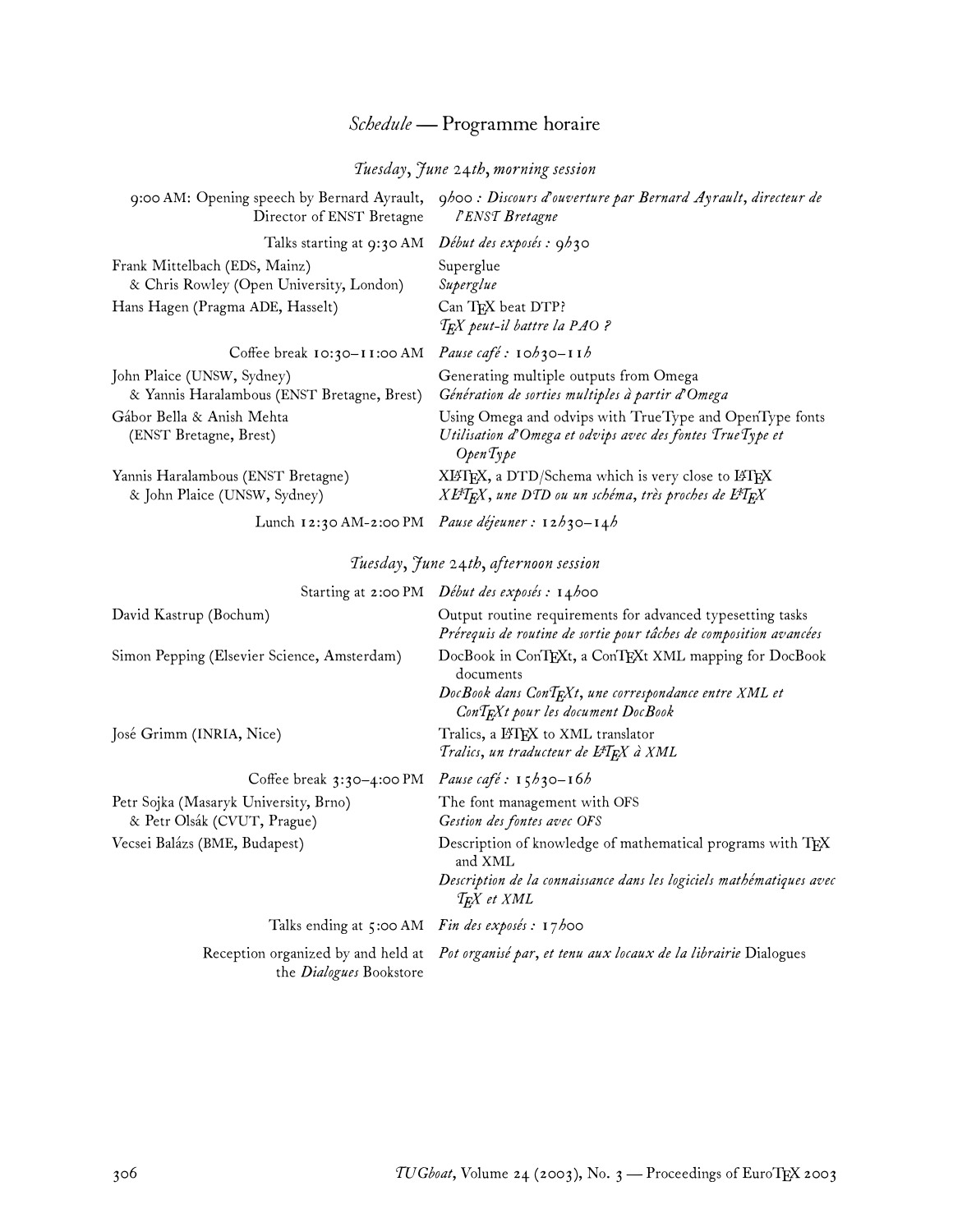### Starting at 9:00 AM *Début des exposés : 9h00* Marie-Louise Chaix (EDP Sciences, Paris) & Fabrice Popineau (Supélec, Metz) The XEmTFX Project *Le projet XEmTEX* Jérôme Laurens (Université de Bourgogne) iTEXMac, integrated TEX software for Mac OS X *iTEXMac, un logiciel TEX intégré pour Mac OS X* Azzedine Lazrek (University of Marrakech) CurExt, a tool for typesetting variable-sized curved symbols *CurExt, un outil pour la composition de symboles curvilignes de taille variable* Coffee break 10:30–11:00 AM *Pause café : 10h30–11h* Karel Horak (Academy of Sciences, Prague) Geometric diversions with TEX, METAFONT and METAPOST *Jeux géométriques avec TEX, METAFONT et METAPOST* Péter Szabó (BME, Budapest) **Inserting external figures with GraphicP** *Insertion de figures externes avec GraphicP* Petr Olsák (CVUT, Prague) The second version of encT<sub>R</sub>X: UTF-8 support *encTEXversion 2 : le soutien d'UTF-8* Lunch 12:30 AM-2:00 PM *Pause déjeuner : 12h30–14h Wednesday, June 25th, afternoon session* Starting at 2:00 PM *Début des exposés : 14h00* Thomas Milo (DecoType, The Netherlands) Ali Baba and the 40 Unicode characters — towards the ideal Arabic working environment *Ali-Baba et les 40 caractères Unicode— un pas vers l'environnement de travail arabe idéal* Vlad Atanasiu (EPHE, Paris) Simulating ancient scripts: The role of contextual allographs *Simulation d'écritures anciennes : le rôle des allographes contextuels* Emmanuël Souchier (ENST, Paris) "Typography as a servant", articulation of a certain praxis and discourse *[Talk held in French, with simultaneous translation into English] La «typographie servante»— articulation d'une pratique et d'un discours* Coffee break 3:30–4:00 PM *Pause café : 15h30–16h* Ghassan Mourad (Paris IV — Sorbonne) New reading and writing signs for electronic documents: Example of the pointed index finger and hypertext signs *[Talk held in French, with simultaneous translation into English] Nouveaux signes de lecture et d'écriture pour les documents électroniques. Exemple de l'index pointé et des signes de l'hypertexte* Ioannis Kanellos (ENST Bretagne, Brest) Intertextuality and digital typography *Intertextualité et typographie numérique* Talks ending at 5:00 AM *Fin des exposés : 17h00* Banquet at *Moulin de Traon Lez Dîner de gala au* Moulin de Traon Lez

#### *Wednesday, June 25th, morning session*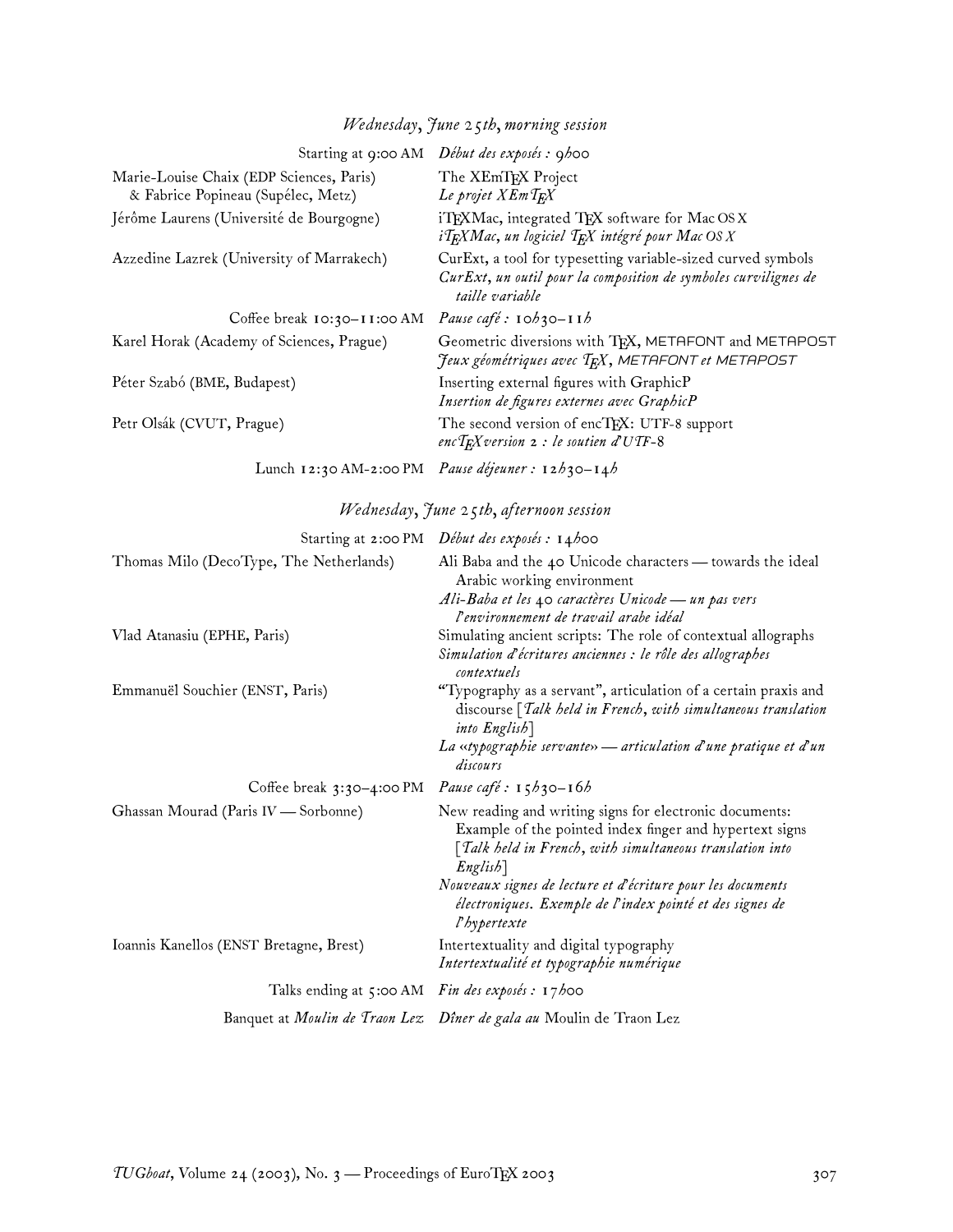| Thursday, June 26th, morning session |                                              |
|--------------------------------------|----------------------------------------------|
|                                      | Starting at 9:00 AM Début des exposés : 9h00 |
|                                      | $P''$ 1 $P''$ 1/373 $\epsilon$               |

| Thomas Widmann (Glasgow)                                      | Bibulus — a Perl/XML replacement for $B \iota B T F X$<br>Bibulus — un remplacement de BIBTFXecrit en Perl XML                                             |
|---------------------------------------------------------------|------------------------------------------------------------------------------------------------------------------------------------------------------------|
| Jean-Michel Hufflen<br>(Université de Franch-Comté, Besançon) | European bibliography styles and MIBIBTEX<br>Styles bibliographiques européens et MlBIBTEX                                                                 |
| Coffee break 10:00-10:30 AM                                   | Pause café : $\mathbf{10}$ h00- $\mathbf{10}$ h30                                                                                                          |
| Ronan Keryell (ENST Bretagne, Brest)                          | BIBTEX++: Towards higher-order BIBTEXing<br>$B$ IB $T$ $E$ X++: vers une utilisation de $B$ IB $T$ $E$ X d'ordre supérieur                                 |
| Serge Vakulenko (Cronyx Engineering, Moscow)                  | The Metatype project: creating TrueType fonts based on<br><b>METAFONT</b><br>Le projet Metatype : création de fontes TrueType basée sur<br><b>METAFONT</b> |
| George Williams                                               | Font creation with PfaEdit<br>Création de fontes sous PfaEdit                                                                                              |
| Thierry Stoehr (AFUL, France)                                 | Eight minutes for Knoppix<br>Huit minutes pour la Knoppix                                                                                                  |
|                                                               | Lunch 12:38 AM-2:00 PM Pause déjeuner : 12h30-14h                                                                                                          |

# *Thursday, June 26th, afternoon session*

|                                                 | Starting at 2:00 PM Début des exposés : 14h00                                                                                                                                                                                                                                                                                          |
|-------------------------------------------------|----------------------------------------------------------------------------------------------------------------------------------------------------------------------------------------------------------------------------------------------------------------------------------------------------------------------------------------|
| Luc Devroye (McGill University, Montréal)       | Formatting font formats<br>Formation de formats de fontes                                                                                                                                                                                                                                                                              |
| Isabelle Turcan (Université de Lyon)            | The digitization of collections of ancient books: ancient<br>typography [Talk held in French, with simultaneous<br>translation into English]                                                                                                                                                                                           |
| Ghassan Mourad (Paris IV - Sorbonne)            | Numérisation de collections de livres anciens : typographie ancienne<br>Comments on the graphical — and functional — origins of the<br>comma [Talk held in French, with simultaneous translation<br>into English<br>Quelques constatations sur l'origine graphique — et<br>fonctionnelle — de la virgule                               |
| Coffee break $3:30-4:00 \text{ PM}$             | Pause café : $15h_3$ 0-16h                                                                                                                                                                                                                                                                                                             |
| Michel Cacouros (EPHE, Paris)                   | Could [and should] digital books benefit from page layout<br>practices previous to the 18 <sup>th</sup> century? [ <i>Talk held in French</i> ,<br>with simultaneous translation into English]<br>Le livre électronique pourrait-il [et devrait-il] bénéficier des<br>pratiques de mise en page antérieures au 18 <sup>e</sup> siècle? |
| Jacques André (IRISA, Rennes)                   | The Cassetin project - encoding of ancient types in Unicode<br>$\lceil \textit{Talk} \textit{ held in French}, \textit{with simultaneous translation into}$<br>$English$ ]<br>Le projet Cassetin : codage des types anciens en Unicode                                                                                                 |
| Yves Maniette (UNESP, São Paulo)                | Automated system for co-authoring of books<br>Système automatisé de co-rédaction de livres                                                                                                                                                                                                                                             |
| Talks ending at 5:30 AM Fin des exposés : 17h30 |                                                                                                                                                                                                                                                                                                                                        |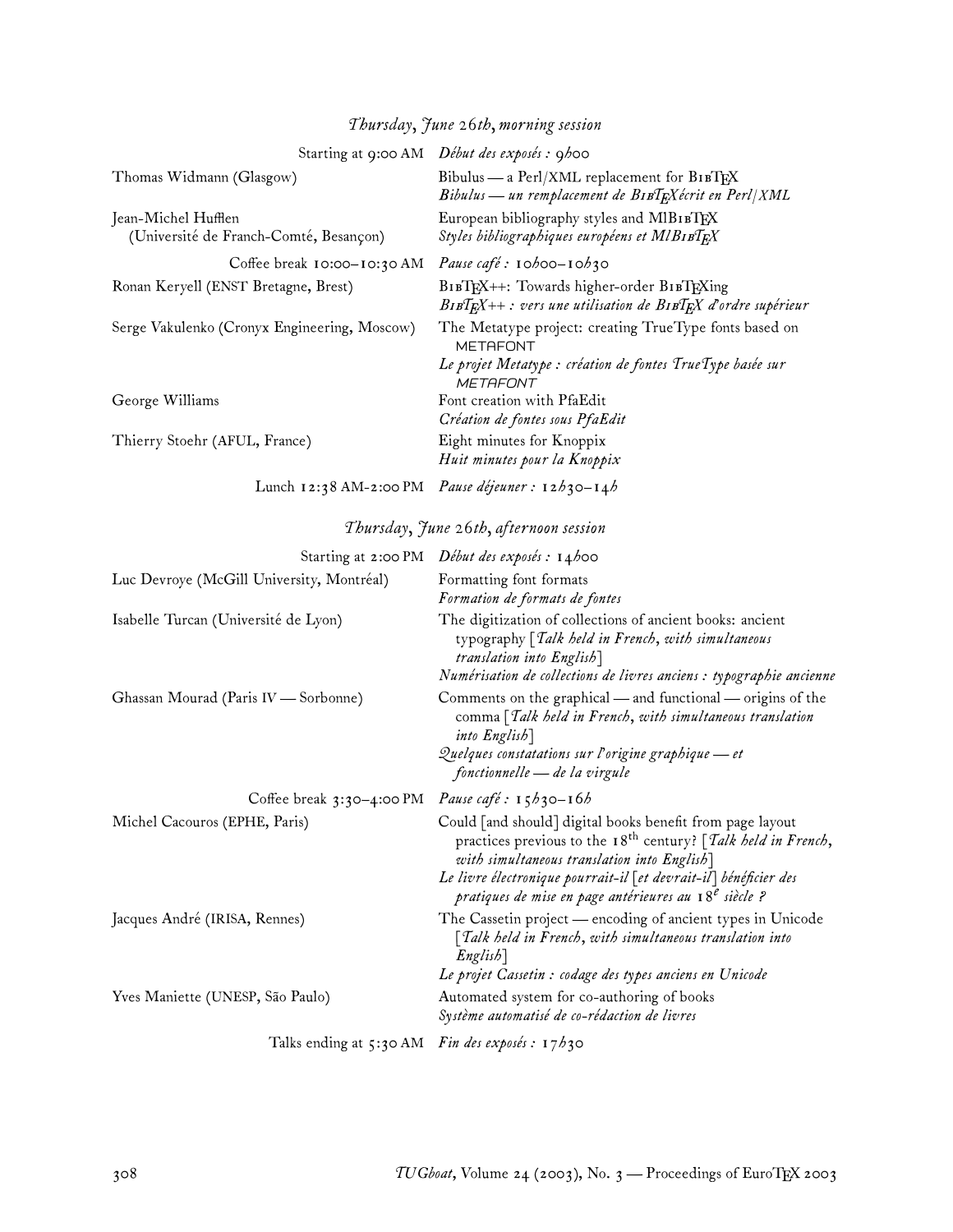# *Friday, June 27th, morning session*

| Starting at 9:00 AM                                                                                | Début des exposés : 9h00                                                                                                                                                                                                                                                   |
|----------------------------------------------------------------------------------------------------|----------------------------------------------------------------------------------------------------------------------------------------------------------------------------------------------------------------------------------------------------------------------------|
| Christian Paput (Imprimerie Nationale, Paris)                                                      | French typographic patrimony, conservation and teaching $\lceil \mathit{Talk} \rceil$<br>held in French, with simultaneous translation into English]<br>Présentation du Cabinet des poinçons, son contenu et ses activités                                                 |
| Gerry Leonidas (University of Reading)                                                             | Teaching and learning typeface design: early thoughts on an<br>agenda for design education in a digital environment<br>Enseigner et apprendre la création de fontes : réflexions en<br>avant-première d'un agenda d'éducation au design dans un<br>environnement numérique |
| Gyöngyi Bujdosó (University of Debrecen)                                                           | About some new types<br>Sur certains caractères typographiques nouveaux                                                                                                                                                                                                    |
|                                                                                                    |                                                                                                                                                                                                                                                                            |
| Coffee break $10:30-11:00$ AM                                                                      | Pause café : $\mathbf{10}b\mathbf{30} - \mathbf{11}b$                                                                                                                                                                                                                      |
| Jef Tombeur (Paris)                                                                                | "Schoolbook fonts" and "handwriting typefaces," from<br>decorative to functional fonts for the teaching of reading<br>«Fontes scolaires» et «manuscrites», du décoratif aux fontes<br>fonctionnelles de l'enseignement de la lecture                                       |
| Oliver Corff (FU Berlin)                                                                           | The source and the legacy: The $MF \rightarrow Perl$ translation project                                                                                                                                                                                                   |
|                                                                                                    | La source et le legs : le projet de traduction de MF en Perl                                                                                                                                                                                                               |
| Boguslaw Jackowski (Gdansk),<br>Janusz M. Nowacki (Grudziadz),<br>Piotr Strzelczyk (Sopot, Poland) | Programming PostScript Type I Fonts Using MetaType I:<br>Auditing, Enhancing, Creating<br>Programmation de fontes PostScript de type I en utilisant                                                                                                                        |
|                                                                                                    | MetaType <sub>1</sub> : vérification, optimisation, création                                                                                                                                                                                                               |

Lunch 12:30 AM-2:00 PM *Pause déjeuner : 12h30–14h*

# *Friday, June 27th, afternoon session*

| Starting at 2:00 PM                                                                                     | Début des exposés : $14$ hoo                                                                                                                                                                                                                                                                                     |
|---------------------------------------------------------------------------------------------------------|------------------------------------------------------------------------------------------------------------------------------------------------------------------------------------------------------------------------------------------------------------------------------------------------------------------|
| Sivan Toledo (University of Tel Aviv) &<br>Zvika Rosenberg (Masterfont Ltd., Tel Aviv)                  | Experience with OpenType font production<br>Expériences de production de fontes OpenType                                                                                                                                                                                                                         |
| Candy L.K. Yiu, Kelvin C. F. Ng, Wai Wong<br>(Hong Kong Baptist University)                             | Typesetting rare Chinese characters in LATEX<br>Composition de caractères chinois rares avec L <sup>4</sup> T <sub>F</sub> X                                                                                                                                                                                     |
| Primoz Peterlin (University of Ljubljana)                                                               | The free UCS outline fonts project - an attempt to create a<br>global font                                                                                                                                                                                                                                       |
|                                                                                                         | Le projet libre de fonte vectorielle UCS – une tentative de créer<br>une fonte globale                                                                                                                                                                                                                           |
| Coffee break $3:30-4:00 \text{ PM}$                                                                     | Pause café : $15h_3$ 0-16 <i>h</i>                                                                                                                                                                                                                                                                               |
| Jean-Pierre Sutto (Universitá di Pisa)                                                                  | The use of MauroTEX in building the critical edition of<br>Francesco Maurolico's mathematical oeuvre [Talk held in<br>French, with simultaneous translation into English]<br>L'utilisation de Mauro $T$ $\bar{F}X$ pour la construction de l'édition<br>critique des Œuvres mathématiques de Francesco Maurolico |
| B.V. Venkata Krishna Sastry<br>(Hindu University of America, Orlando)                                   | Enhanced font features for the future multilingual digital<br>typography with sound-script-language attribute integration<br>Fonctionnalités de fontes avancées pour la typographie numérique<br>multilingue de l'avenir avec intégration d'attributs son-écriture-<br>langue                                    |
| Apostolos Syropoulos (Xanthi)                                                                           | Replicating archaic documents: A typographic challenge<br>Réplication de document archaïques : un défi typographique                                                                                                                                                                                             |
| $T_{\rm eff}$ and $T_{\rm tot}$ at $\tau_{\rm eff}$ $\Lambda M$ $F_{\rm eff}$ december $\tau_{\rm eff}$ |                                                                                                                                                                                                                                                                                                                  |

Talks ending at 5:30 AM *Fin des exposés : 17h30*